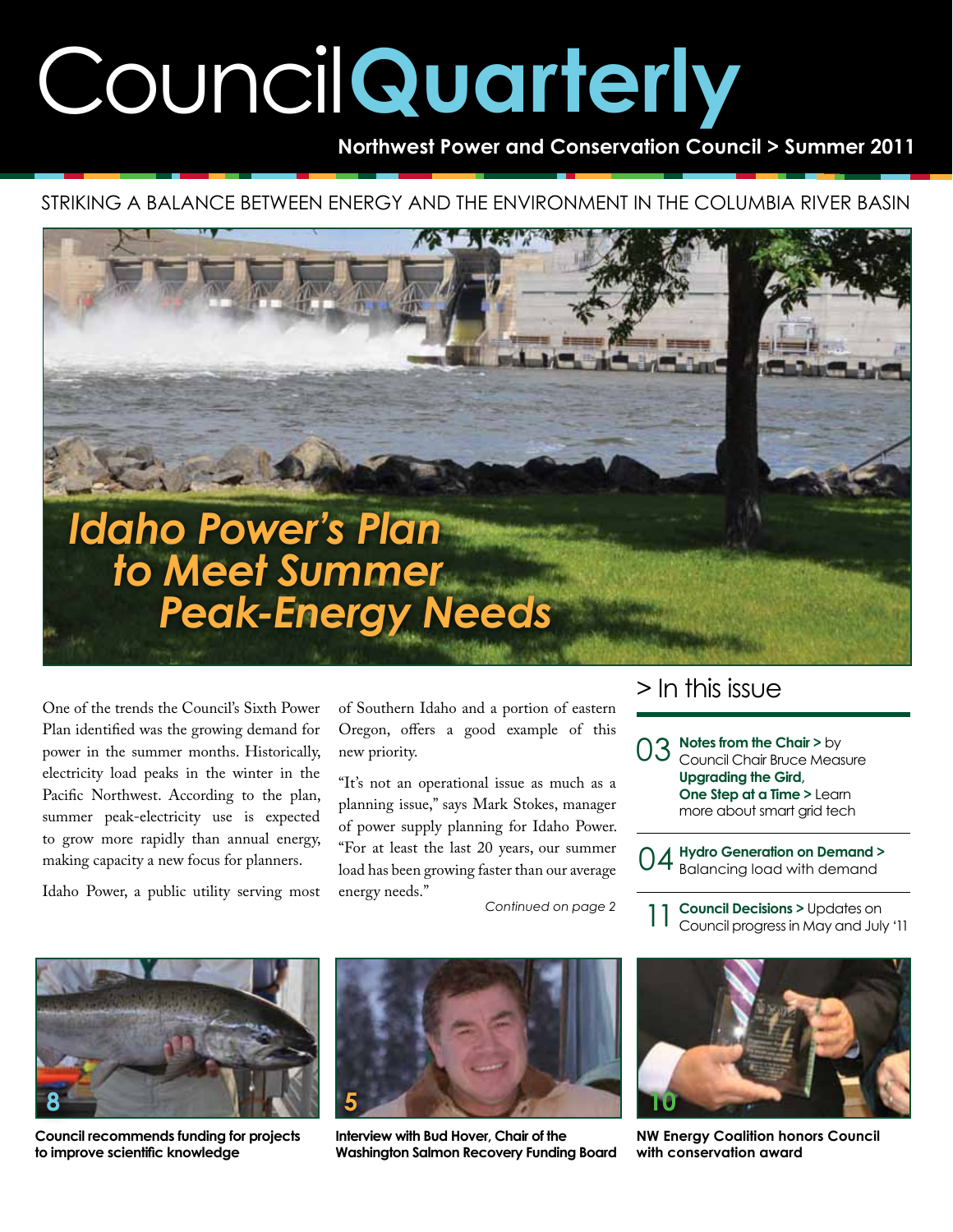#### *Continued from page 1*

**"Based on the 2011 integrated resource plan load forecasts, peak-hour load is expected to grow 69 megawatts annually for the next 20 years, while average load growth is only expected to grow 29 megawatts annually—so peak load is expected to grow twice as fast," he adds.**

**The reasons for this are a combination of irrigation load and air conditioning load for residential and commercial customers. "Thirty years ago, most homes in our service area didn't have air conditioning; today, it's much more common," notes Stokes. As a result, the system experiences the greatest stress during the summer months.**

**Idaho Power has always been a summerpeaking utility because of the amount of irrigation load on its system. Because it plans for its summer-peaking needs while most of the Northwest is winter peaking, it enables the utility to "lean" on the region a little in the summer** 

**purchasing energy to meet its summer load. And in the winter, it can provide energy and capacity to the Northwest in the winter when it is surplus.**

**The utility's 2011 IRP emphasizes capacity and expects to address the peaking issue with two major resources: Construction of the Langley Gulch natural gas combined-cycle combustion turbine, a 300 megawatt facility that should be on line the summer of 2012; and completion of the Boardman to Hemingway transmission line to access market resources. Idaho Power's share of the west-to-east transfer capacity is expected to be 450 megawatts.**

**Along with Langley Gulch and market purchases made possible by the new transmission line, the IRP includes a solar demonstration project. The utility plans to issue a request for proposal before the end of the year to design and construct a 500 kilowatt to 1 megawatt**  **solar photovoltaic resource located in its service area.**

**Part of the facility would be devoted to testing new PV panel technologies, inverters, and other mounting and tracking systems. If all goes according to plan, it could be on line as early as the end of 2012.**

**"We'd like to build a small project to get some experience running and operating these kinds of resources," he explains. "The costs of solar PV have been dropping the past few years as technology has improved, and there's a lot more competition, so it's becoming more competitive with other resource options."**

**And the fact that solar resources typically provide generation at times when the utility's load is peaking makes it a good fit.**

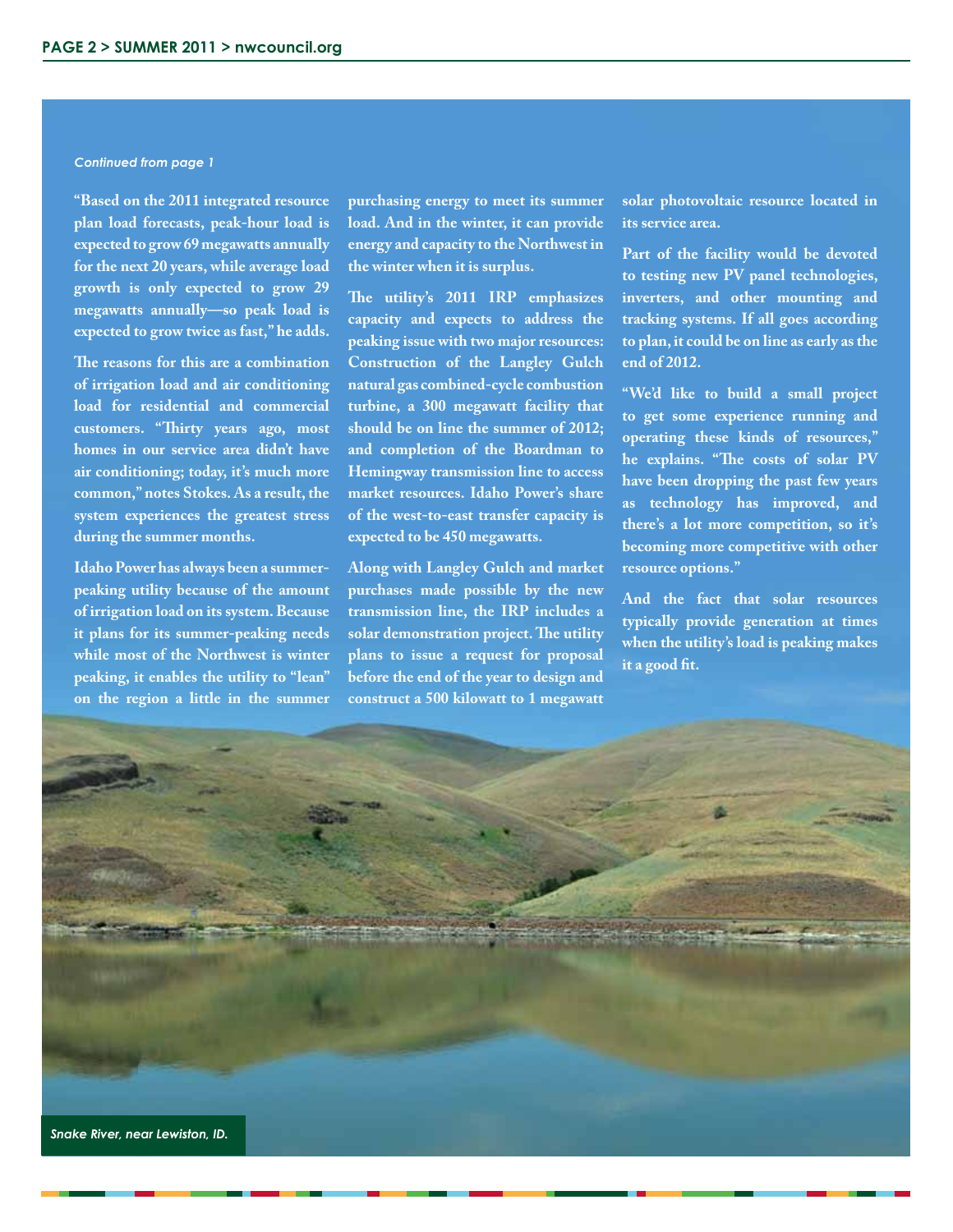

Most of us have heard of the smart grid and have some sort of hazy understanding of it as moving the power grid into the digital age. Technologies that automatically communicate usage data to power providers make it possible to diagnose system problems quickly, provide better customer services, and improve the efficiency and reliability of the grid.

On a trip last spring to Lane Electric Coop in Eugene, Oregon we were able to hear about their experience on the frontline of progress.

In 2006, the small electric cooperative began deploying an automated meter reading system for its 12,500 meters and 12 substations. Since then, according to Dave D'Avanzo, manager of member services, the system has paid for itself and then some.

"Going with the advanced metering infrastructure (AMI) system meant we could replace all of our aging meters," says D'Avanzo.

Lane's contracted meter readers weren't always consistent in their data gathering. And the 40-year old electromechanical meters had accuracy problems, too. For a fair percentage of the meters, the accuracy rate was only about 80 percent, and in a few cases, as low as 17 percent.

Since deploying the new system, revenue is up thanks to more accurate readings and billing. Also, their service crew no longer has to do a lot of follow-up work, re-readings, accuracy checks, and the like. "You don't want to use trained servicemen as back-up meter readers and collection personnel," notes D'Avanzo. "With the AMI system, they're doing the work they trained for; we're able to know right away what's going on with the system and deploy resources to the affected area."

Another advantage of the system has been greater transparency about energy usage for Lane's mostly residential customers. Members can monitor their daily energy use and adjust their habits accordingly. They can also get daily usage alerts via email, text message, and phone calls. The prepaid metering or pay-as-you-go program allows customers to pay for their electricity before they use it, so participants can customize

their payment schedule.

"We've really just scratched the surface in terms of what the system can do," says D'Avanzo. "In the future, we hope to offer even more options for members to participate in energy efficiency and demand response programs; tools for people to control their energy use and help the system work as efficiently as possible."



## Notes From the Chair

One of the trends across the region, and in Idaho in particular, has been increasing peaks in energy use in the summer. According to Mike Stokes, manager of power planning for Idaho

Power, "For at least the last 20 years, our summer load has been growing faster than our average energy needs." In this issue, we hear how the utility plans to address this new reality.

Also of note, the Council recently completed its review of research and monitoring projects for the fish and wildlife program. Areas of research include ocean survival, hatchery management, and habitat monitoring. Over a hundred projects were recommended for funding based on scientific soundness and efficiency.

And sometimes, progress is a personal story. We interview Bud Hover, an Okanogan County commissioner and hay farmer who also chairs the Washington state Salmon Recovery Funding Board. He gives some advice on working together: "…a tough skin, a lot of patience, and an open mind."

Council Chair Bruce Measure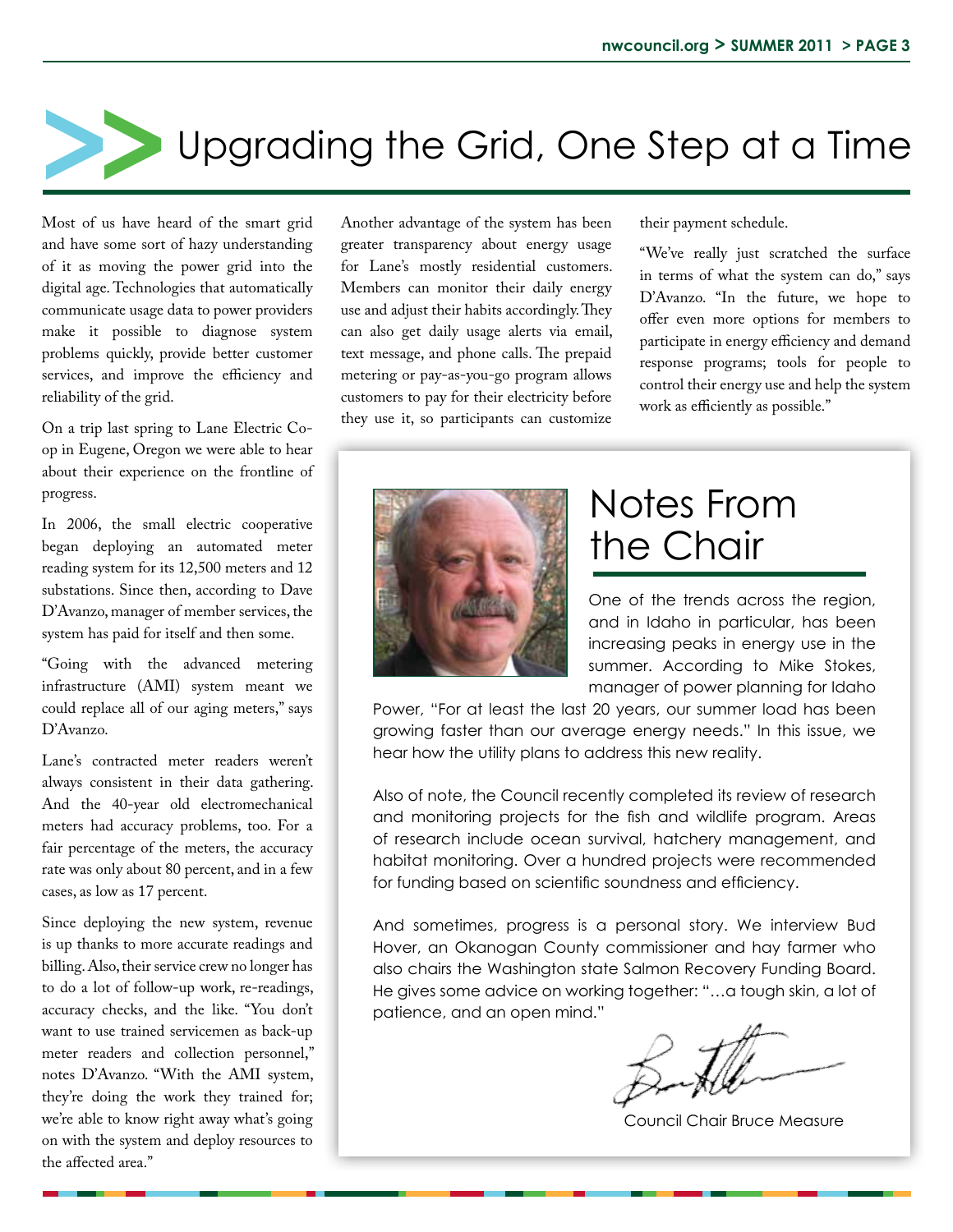# Hydro Generation on Demand Pumped Storage:

With increasing amounts of wind generation now part of the region's energy supply, balancing load with demand has become trickier, making system flexibility—the ability toquickly adjust generation up or down—a new priority.

One way to produce energy when we need it is with pumped storage hydroelectric projects. Water is pumped from a lower reservoir to an upper reservoir where it's stored and released to generate electricity when demand is high.

The Council's Sixth Power Plan identified it as a way to meet peak periods of consumption. It's been used in other

parts of the country where the difference between peak and off-peak electricity prices make it profitable. In the Pacific Northwest, where the cost difference has been smaller, it hasn't been as economically attractive—but that might be changing.

The Bonneville Power Administration and the Bureau of Reclamation are exploring the possibility of using a facility originally built for irrigation in 1948 for generation. The John W. Keys III Pump-Generating Plant pumps water uphill 280 feet from Franklin D. Roosevelt Lake to Banks Lake for distribution to crops and for recreational use.

Some of the pumps used in this process can be run backwards—water can be directed from Banks Lake back to the reservoir behind Grand Coulee and the pumps used as electricity generators. Upgrades to the system could generate 300 megawatts, costing between \$85 million to \$145 million.

Questions about the economic benefits, technical requirements, and environmental impacts still need to be answered. But it could be a tool to add flexibility to the system and help integrate renewable resources to the grid.

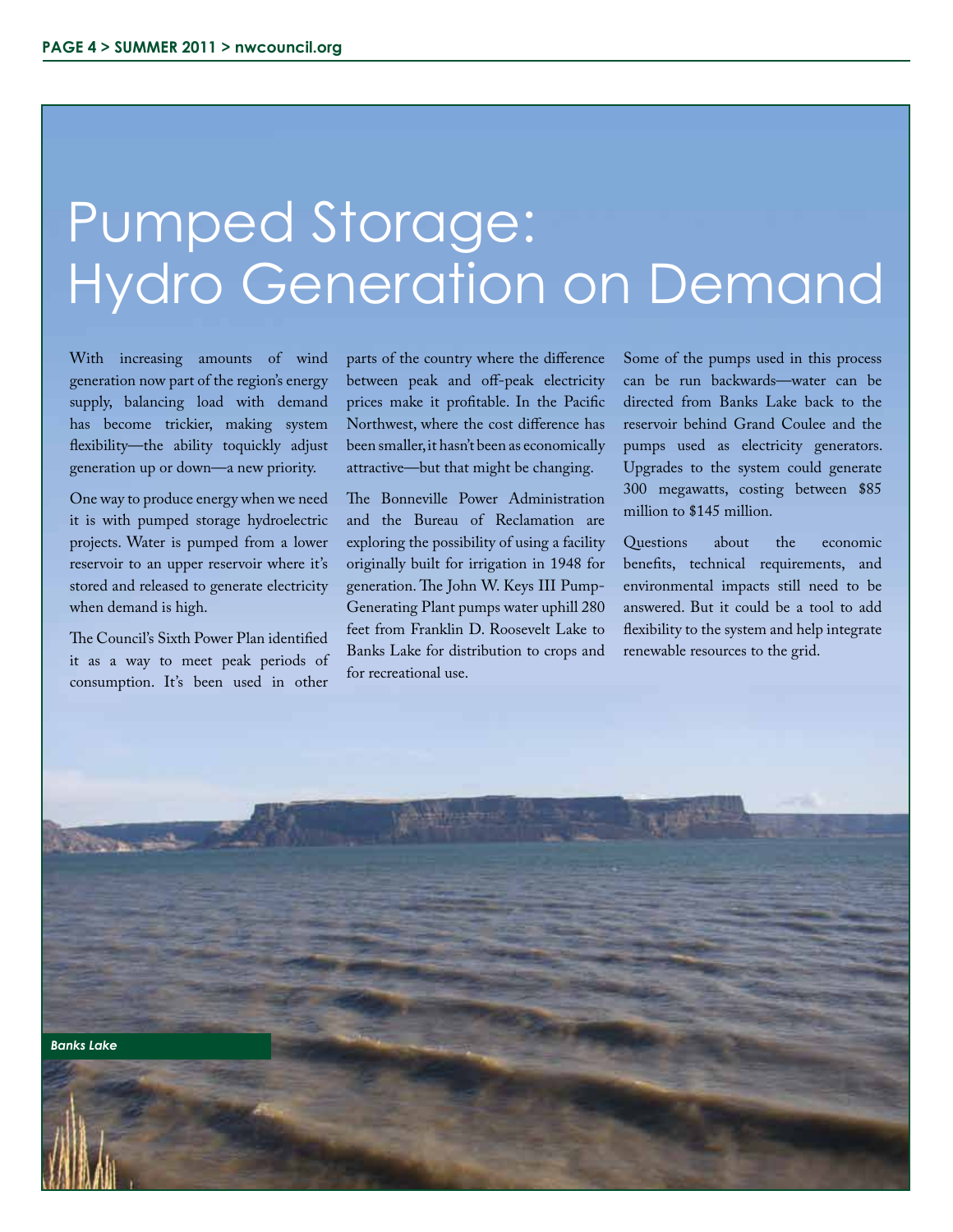

# Northwest Q & A: Bud Hover, Salmon Recovery Funding Board

Donald "Bud" Hover of Winthrop, Washington, is an Okanogan County commissioner and hay farmer who also serves as chair of the Washington state Salmon Recovery Funding Board. The board was established by the state Legislature in 1999 to provide grants to protect or restore salmon habitat and assist related activities in those areas of the **Bud Hover State where salmon are present.** 

> There are seven regional salmon recovery boards that produce recovery plans and recommend projects to the state board for funding. Hover also chairs the board for the upper Columbia River area.

Traditionally, the agriculture industry and government agencies working on salmon recovery have been at odds in the Northwest, particularly regarding water in the rivers where salmon spawn. In north-central Washington, however, the two sides have come to terms and agreed on a recovery plan for endangered species that is a model of cooperation.

Q.You played defense for a long time, as a college and professional football linebacker and as a rancher defending your water right and your business. Then you intentionally decided to give a little ground. Why?

It helps first to understand that the Upper Columbia Salmon Recovery Board, which formed following the creation of the state board, has five members representing Chelan, Douglas, and Okanogan counties, and the Yakama and Colville tribes. The three county representatives are all farmers—cherries, wheat, and in my case hay. Folks in our area are every bit as conservative as the most conservative places anywhere. Agriculture is the main economic driver in our area, and without water agriculture is dead.

When I started out, collaborators were the guys who were lined up against the wall and shot during the war. They were not good guys. A collaborator in my opinion was some guy who doesn't really have any skin in the game and has nothing to lose who wants me to give something up for him.

The farm I own has water rights that date back to the 1880s. For 35 years, I worked to protect the water rights. When I started, it was flood irrigation, very inefficient, but we had tons of water. We had claims to over 60 cubic feet per second of water from three sources. But when that was protected, I was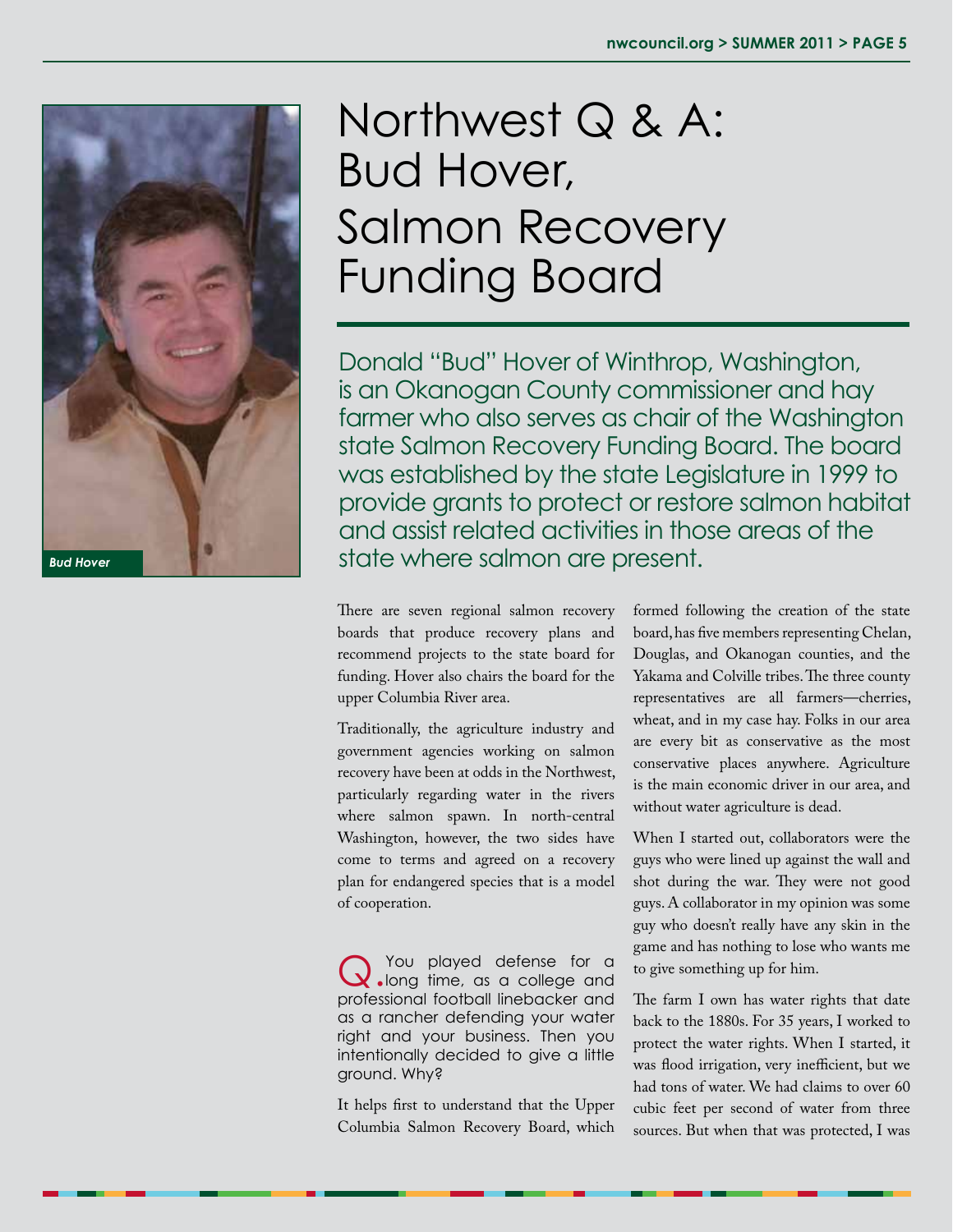down to about five cubic feet per second, and so we had to change our methods or we were not going to survive.

In the mid-90s, after selling and leasing some of my land, I finally started to make some money. Then in '97 and '98 the ESA hit—we had ditches that had no screens, and one of our main irrigation districts had a ditch that crossed Forest Service property. The National Marine Fisheries Service deliberately shut us down for two years while an old screen on that ditch was replaced. As that went on, I lost over \$100,000 in revenue.

That stirred my anger a bit so I started looking at ways to change things. I ran for country commissioner, won the first time around, and as a result I got put on the Upper Columbia Salmon Recovery Board, which was kind of ironic—but in a good way, as it turned out—and from that point on I figured the ESA is a law we have to deal with, and I chose to be part of the solution.

Q.Today, the Upper Columbia Salmon Recovery Plan, which the board created and implements, is viewed by many as a showpiece of how to do things right for the fish and the economy. What happened to bring about the transition from confrontation to collaboration?

It was clear that the top-down approach employed by the Fisheries Service in 1997 and 1998 was not going to work. You didn't drive around in the Entiat or the Methow [river basins] in cars with state or federal markings because you were not very welcome there.

So several state legislators and county commissioners got together and said, "we're going to take this on." The Fisheries Service knew that they could create any document they wanted, and it would never be implemented here. If they really wanted to see it implemented, it had to be created from a grass-roots approach because you had to get buy-in from the local people, the people who own land along the rivers, the habitat.

I'm a long-time member of the Farm Bureau and the Cattlemen's Association. When I ran for office, these folks formed my main constituent base. As a new member of the Upper Columbia Salmon Recovery Board, the first people to approach me voicing their opposition to the recovery plan were my own constituents. They all piled on because of the way we had been treated.

At that time, the board was within a year of having its recovery plan completed, and I basically put the brakes on it because I had people chewing on me saying it wasn't a good thing for Okanogan County. I got a lot of support from Paul Ward, who represented the Yakamas on the board; Bill Towey who represents the Colvilles, was supportive, too, but also very impatient—he really wanted to get the thing done. The other members were very patient with me. We hired our executive director, Julie Morgan, and she started communicating and got that grass-roots approach going with the people in Chelan, Douglas, and Okanogan counties, kept the state and federal agencies at bay, and pulled all this stuff together.

Fortunately, we had the Governor's Salmon Recovery Office help coordinate the effort, but basically it started here and worked up. The success that we have had is because we took a grass-roots, bottom-up approach. Today, I believe in the collaboration process. It really, really has worked.

In order to do it, though, you've got to have a tough skin, a lot of patience, and an open mind. Here's a personal example: When I first came into this, I didn't give a damn about what the tribes cared about. In my opinion, they were saying the fish were endangered, but they had nets in the river. I didn't know anything about their issues. Since then I've learned that it's not just an economic issue with the tribes. It's a real deep, cultural,

done with public dollars are<br> **CICCTING** an economy *in rural*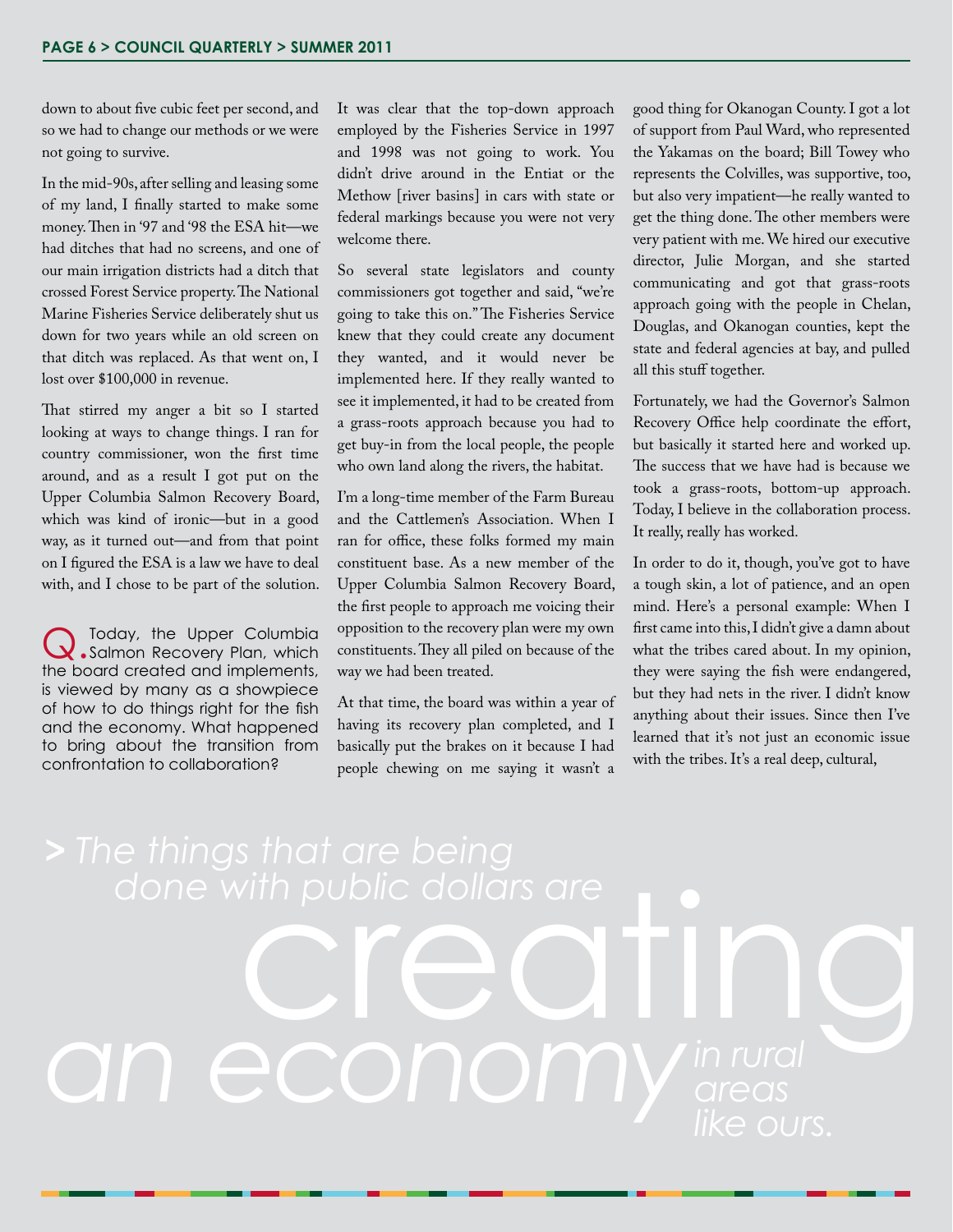# impoved fish returns. *> And I'm really happy to report, we're seeing > It's amazing when you think about*

# *it, you can get all these going in the same directive same direction.*

religious issue with the tribes. I have gotten a much better understanding of their desires and needs. And I'm really happy to report, we're seeing improved fish returns.

Q.Besides the improved fish runs, what other benefits have you seen from the cooperation among landowners and government?

The things that are being done with public dollars are creating an economy in rural areas like ours. We have contractors who are gearing up for these types of projects. That's number one. Number two, we've established a multi-million-dollar sport fishing industry along the Columbia River. In the city of Pateros, there's a guy who just invested in a brand new hotel simply because of the sportfishing industry that's developed on the Columbia and the steelhead fishing in the Methow. This industry is bringing millions of dollars into our county. It's moving us closer to meeting our goal of eventually getting these fish delisted, which is what we all want to do. It's protecting irrigation for agriculture. And it's helping the federal

government meet its obligation to provide harvest opportunities for the tribes.

That being said, up here, we're at the end of the line. We've got nine dams the fish have to come through, we've got hatchery issues that are still being resolved, we've got harvest issues that impact us that are out of our area. The big thing we have control over is habitat, and we're addressing that with the plan we have.

Q. Based on your experiences<br>
Q. over the last 10 years, what would you recommend to others who face similar challenges of protecting fish while also protecting local economies?

First, we have a good model here in Washington. The salmon recovery boards collectively look at the these issues for the whole state. We're all working together to decide how best to use these [salmon and steelhead recovery] funds. It's amazing when you think about it, you can get all these people going in the same direction. And our political leadership played a critically important role by lending their support to our efforts, particularly [U.S. Rep.] Norm Dicks and [U.S. Sen.] Patty Murray.

Second, what we strive to do is to coordinate. One of the things we've stressed with our staff is to coordinate projects so we can direct funding and also monitor and begin to get our data back and adapt the plans as we go, and provide Congress and the state Legislature with what is basically a report card to show the progress we're making, what the money is buying.

And third, the Washington way—that's what I'll call it, and this is not an arrogant statement—the Washington way of collaboration and cooperation is a way that has actually worked. I'm living proof of it. The plan that's been developed is something I can live with. The Upper Columbia Salmon Recovery Board really has been the most gratifying and fulfilling board that I've been able to sit on as a county commissioner over the last six—going on seven—years. Our experience shows what can be done with an open mind—and also a thick skin.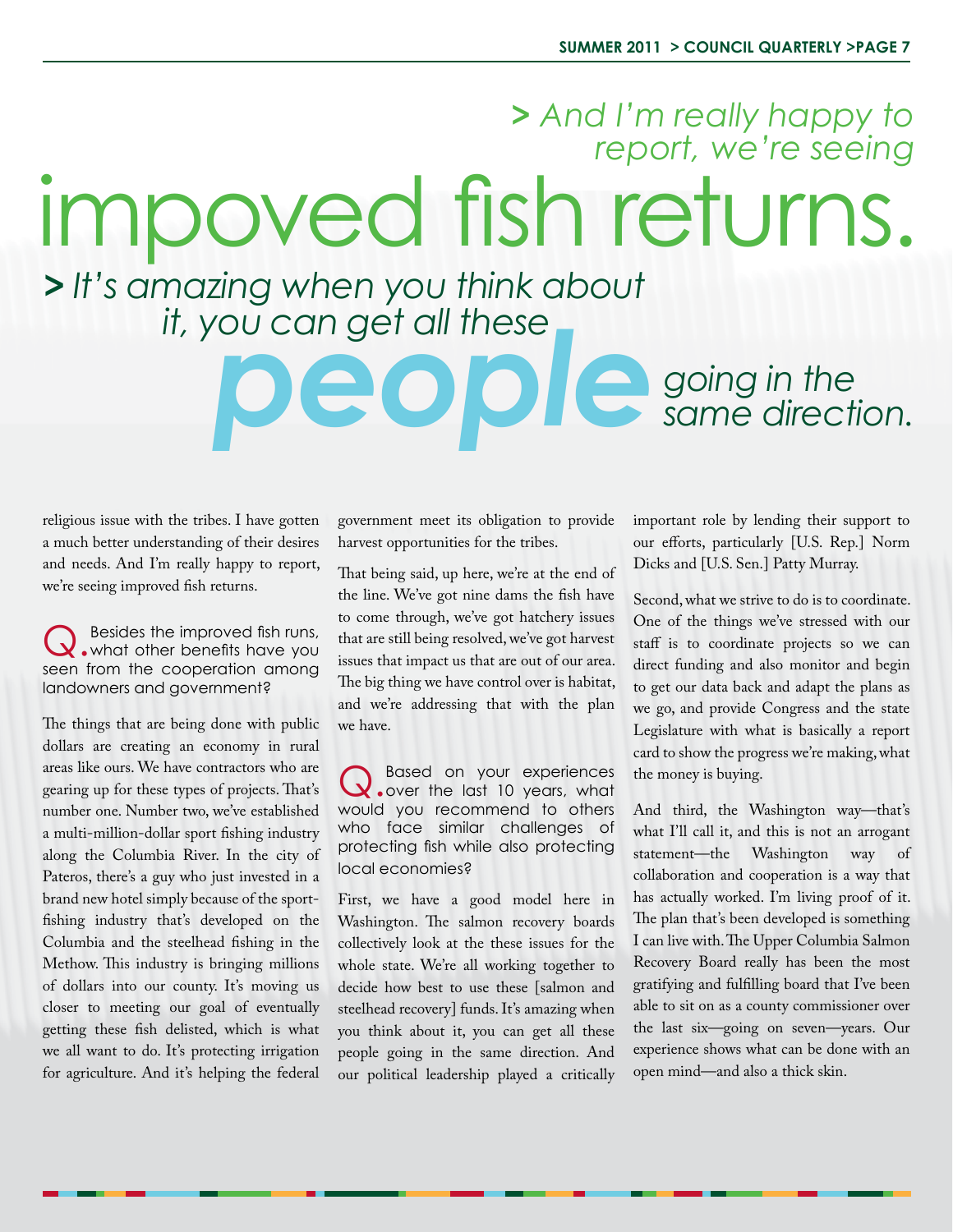Council Recommends Funding for Projects to Improve Scientific Knowledge About Fish and Wildlife **>>**

This spring and summer the Council recommended 143 projects, potentially directing more than \$100 million in annual funding to improve scientific knowledge about fish and wildlife throughout the Columbia River Basin.

Funding will be provided by the federal Bonneville Power Administration as part of its requirement to mitigate the impacts of hydropower dams on fish and wildlife. Project budgets will be decided by Bonneville in consultation with project proponents.

"These projects were reviewed and approved by the Council's Independent Scientific Review Panel to ensure they're based on sound science and are consistent with the goals and objectives of the Council's Fish

and Wildlife Program," Council Chair Bruce Measure said.

 The recommended projects address survival of salmon in the near-shore ocean and the Columbia River estuary, plus research on sturgeon and Pacific lamprey in the lower Columbia River, fish-tagging for research and harvest-enumeration purposes, and monitoring the effectiveness of projects designed to improve fish habitat. The Council approved 100 of the projects in

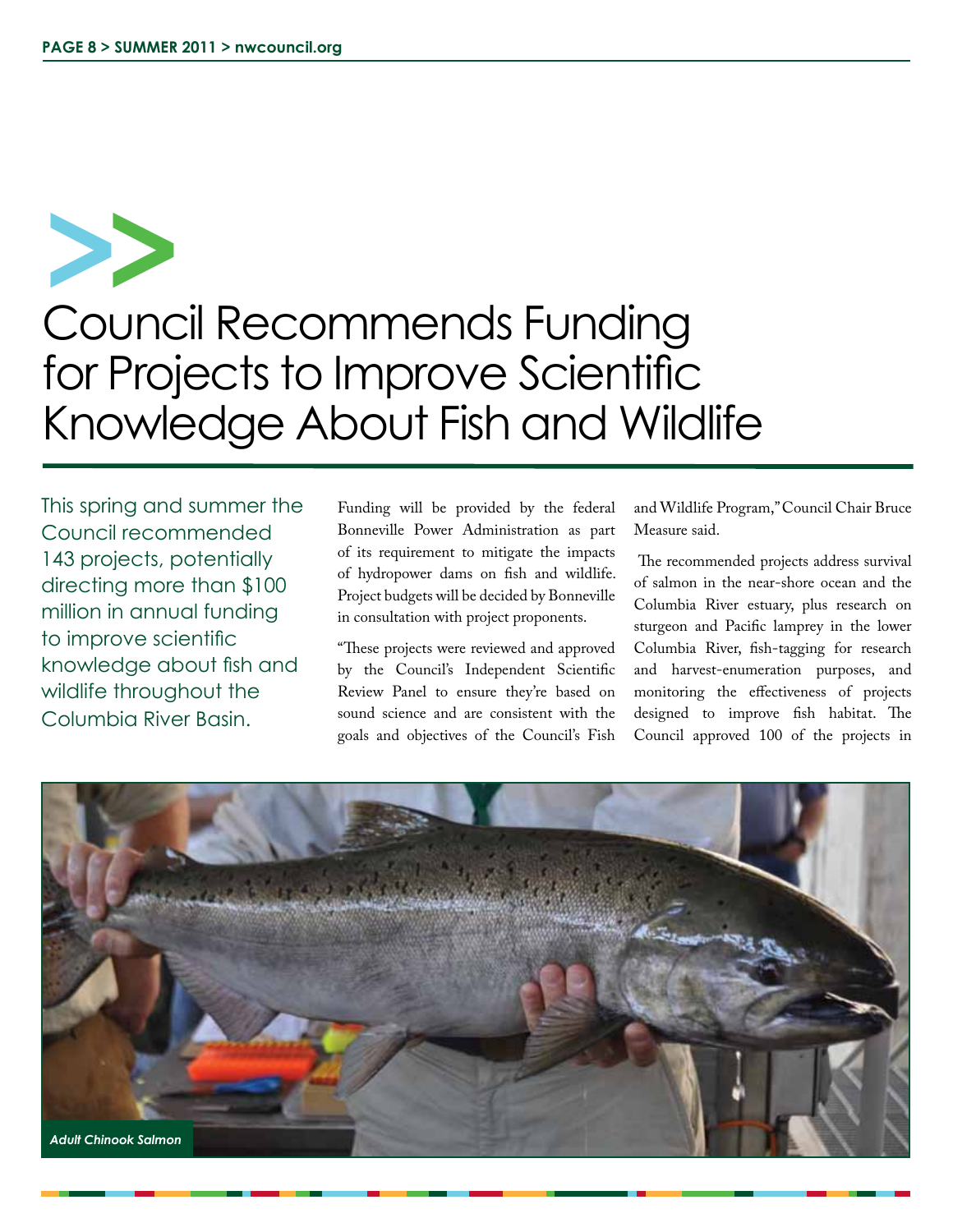**April, and the remaining 43 in July. The projects will be implemented by Indian tribes, state fish and wildlife agencies, independent researchers, and others.**

**The review of project proposals was managed for the Council by its fish and wildlife committee, chaired by Council Member Bill Booth.**

**"Collectively, these projects represent more than half of the roughly \$220 million annual budget of our fish and wildlife program, which is why we have been so careful," Booth said. "Future funding for these projects is**  **not guaranteed. We achieved about \$4.5 million in savings from the requested project budgets, and I expect that over the next two years we will identify further efficiencies."**

**"Projects in this category have been significantly improved through reviews by the Council and the Independent Scientific Review Panel. We have better-focused projects, the project sponsors were asked to answer the 'whatfor' and 'so-what' questions, and as a result we have better coordination and better efficiencies."**

**With the review of research and monitoring projects completed, the Council now moves on to review projects that address resident fish (those that do not go to the ocean), regional coordination of fish and wildlife projects and project management, and data management. That review will begin in the fall. A list of all projects included in the upcoming review is available at www. cbfish.org/Portfolio.mvc/Display/989.**

> *Left to Right: Jeff Allen (Policy Analyst); John Harrison (Information Officer); and Bill Booth (Idaho Council Member and Fish And Wildlife Chair)*

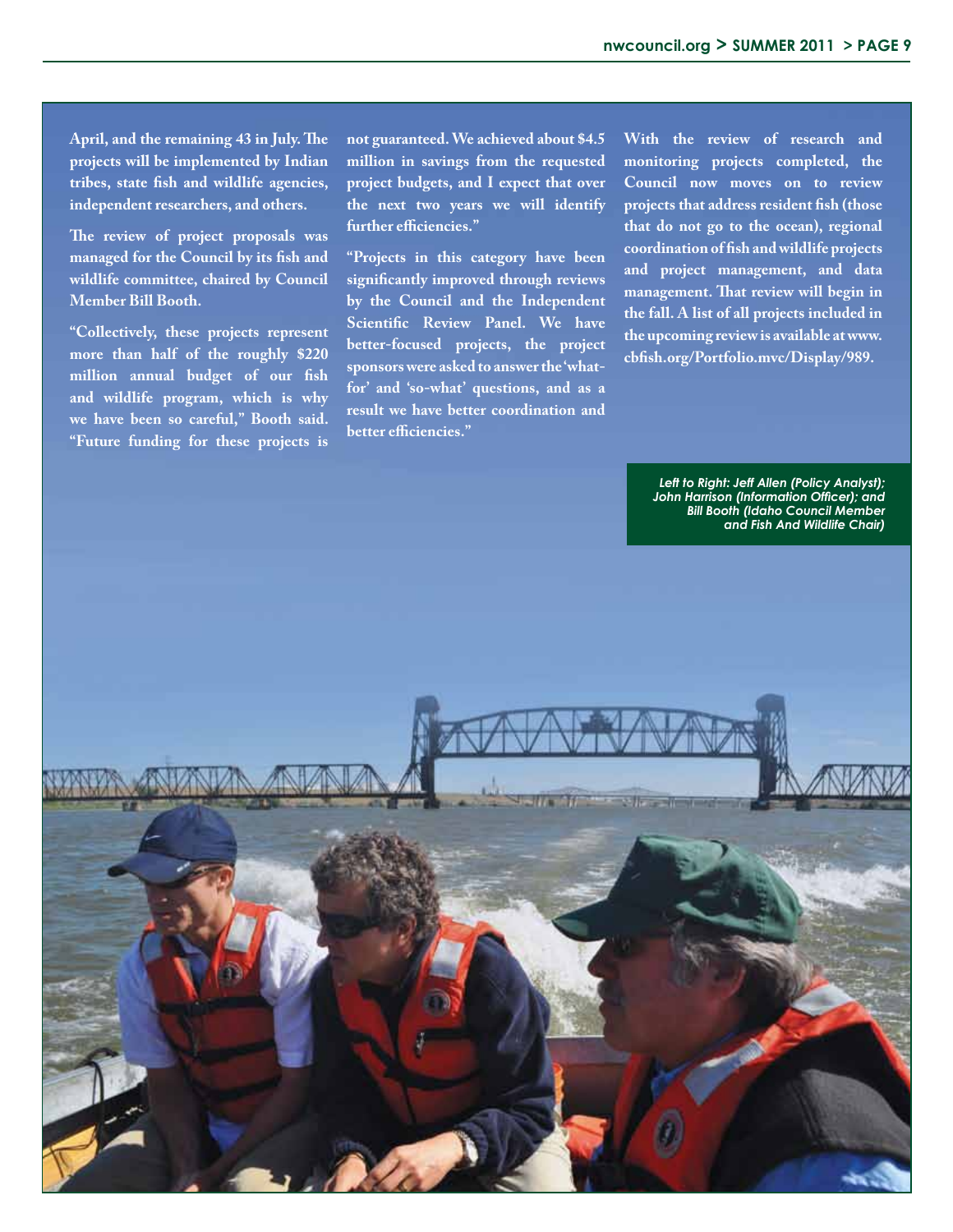# NW Energy Coalition Honors Council with Conservation Award

The NW Energy Coalition honored the Northwest Power and Conservation Council, its staff, and advisory committees with the annual Bob Olson Memorial Conservation Eagle Award for 2010.

> *Bruce Measure; Montana Council member (Chair); and Sara Patton, NW Energy Coalition (Executive Director)*

NW Energy Coalition executive director Sara Patton presented the award at the Council's July meeting in Portland.

Patton said the Council members, staff, and advisory committee members were selected for creating the Sixth Northwest Power Plan, which the coalition described as "a road map for reaching a clean energy future that benefits all Northwest families and businesses."

The plan, which found that the region could meet 85 percent of its future load growth through energy efficiency, directs the



energy acquisitions of the Bonneville Power Administration and provides guidance to utilities in their resource planning.

Patton told the Council the Conservation Eagle Award is presented annually to recognize "outstanding commitment to a clean and affordable energy future."

The NW Energy Coalition, based in Seattle, is an alliance of more than 110 environmental,

civic and human-service organizations, progressive utilities, and businesses in Oregon, Washington, Idaho, Montana, and British Columbia. The Coalition promotes development of renewable energy and energy efficiency, consumer protection, low-income energy assistance, and fish and wildlife restoration on the Columbia and Snake rivers.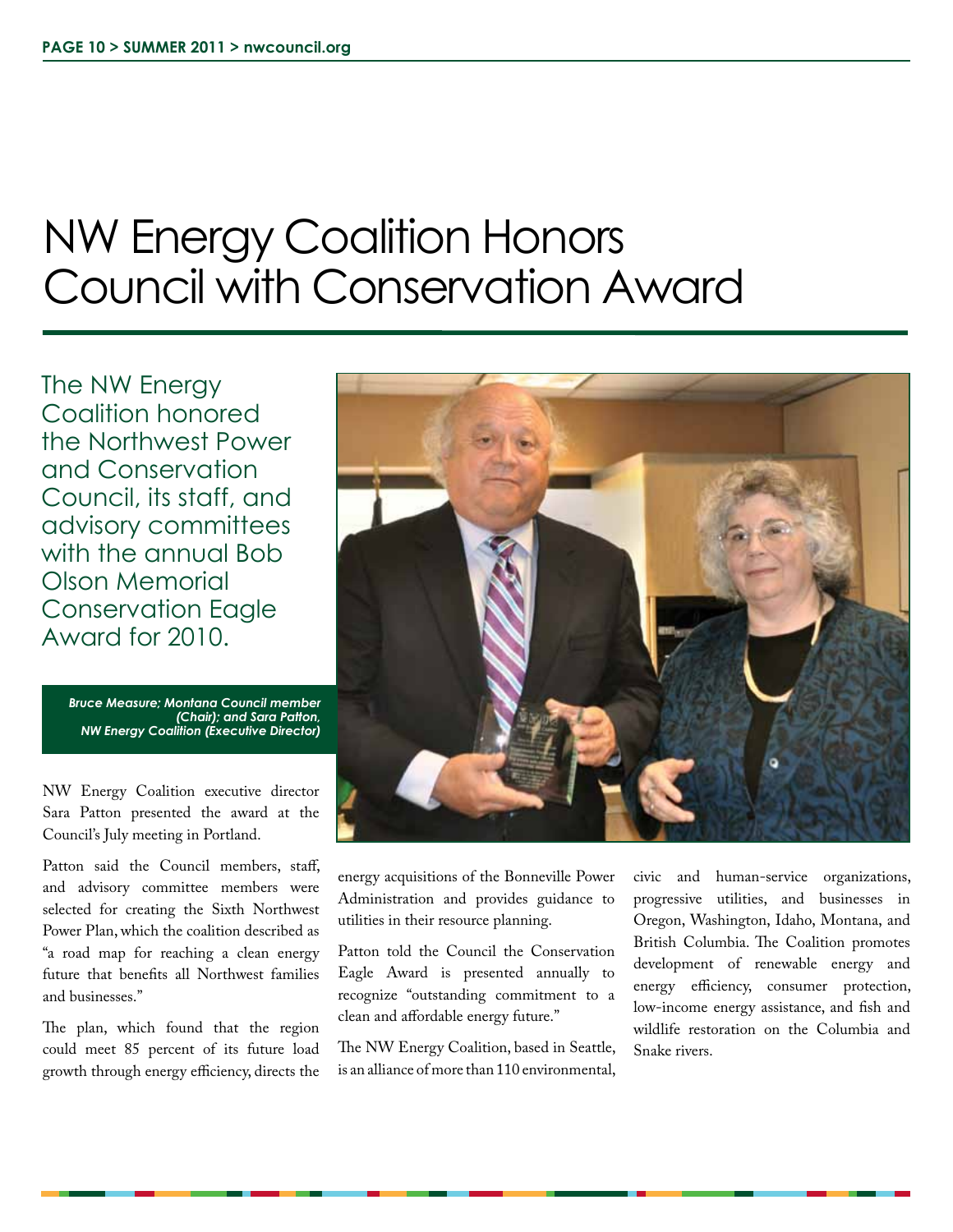## May 2011

### Retrospective report on fish and wildlife program costeffectiveness

The Council directed its Independent Economic Analysis Board to provide a retrospective report on changes to the management of the fish and wildlife program over the last 15 years that have improved the costeffectiveness of the program. The board will present the report to the Council at a future meeting.

### Natural Gas **Advisory Committee**

The Council renewed the charter of its Natural Gas Advisory Committee for two years. The committee advises the Council during the development of its Northwest Power Plan about changing conditions in natural gas markets and their implications for the Council's plan.



# July 2011

Annual report on Bonneville Power Administration fish and wildlife expenditures

The Council approved release of the 10th annual report to the Northwest governors on fish and wildlife expenditures of the Bonneville Power Administration. The report is posted on the Council's website, www.nwcouncil.org.

### Fish Tagging Forum charter is approved

The Council approved a charter for the Fish Tagging Forum. The workgroup will address cost-effectiveness issues for all fish-tagging efforts under the Council's Fish and Wildlife Program, with an emphasis on coded-wire tag programs.

### Ocean research projects approved

The Council approved three projects for funding by the Bonneville Power Administration: research into the ocean survival of salmonids by NOAA Fisheries; a similar project conducted by Canada's Department of Fisheries and Oceans; and the Coastal Ocean Acoustic Salmon Tracking project by Kintama Research.

# Council Decisions Joan Dukes Elected Vice Chair



The Council unanimously elected Joan Dukes, an Oregon member of the Council, vice chair for the remainder of 2011. Dukes replaces Dick Wallace, a Washington member, who resigned from the Council in June.

This is Dukes' third term as vice chair of the Council. She also served in that capacity in 2006 and 2007. Currently she is a member of the Council's fish and wildlife and executive committees.

Dukes has been a member of the Council since January 2005 after being appointed by then-Governor Ted Kulongoski. Dukes resigned her seat in the Oregon Senate, where she had served since 1987, to join the Council. She is a resident of Svensen, a community near Astoria.

Dukes, who served a four-year term as a Clatsop County commissioner before being elected to the Senate, has a broad base of experience in budget, education, transportation, forestry, and fisheries issues at the local, county, and state levels, including having served as chair of the Pacific Fisheries Legislative Task Force, an association of Western legislators that works on regional fish issues. She is a graduate of the Evergreen State College.